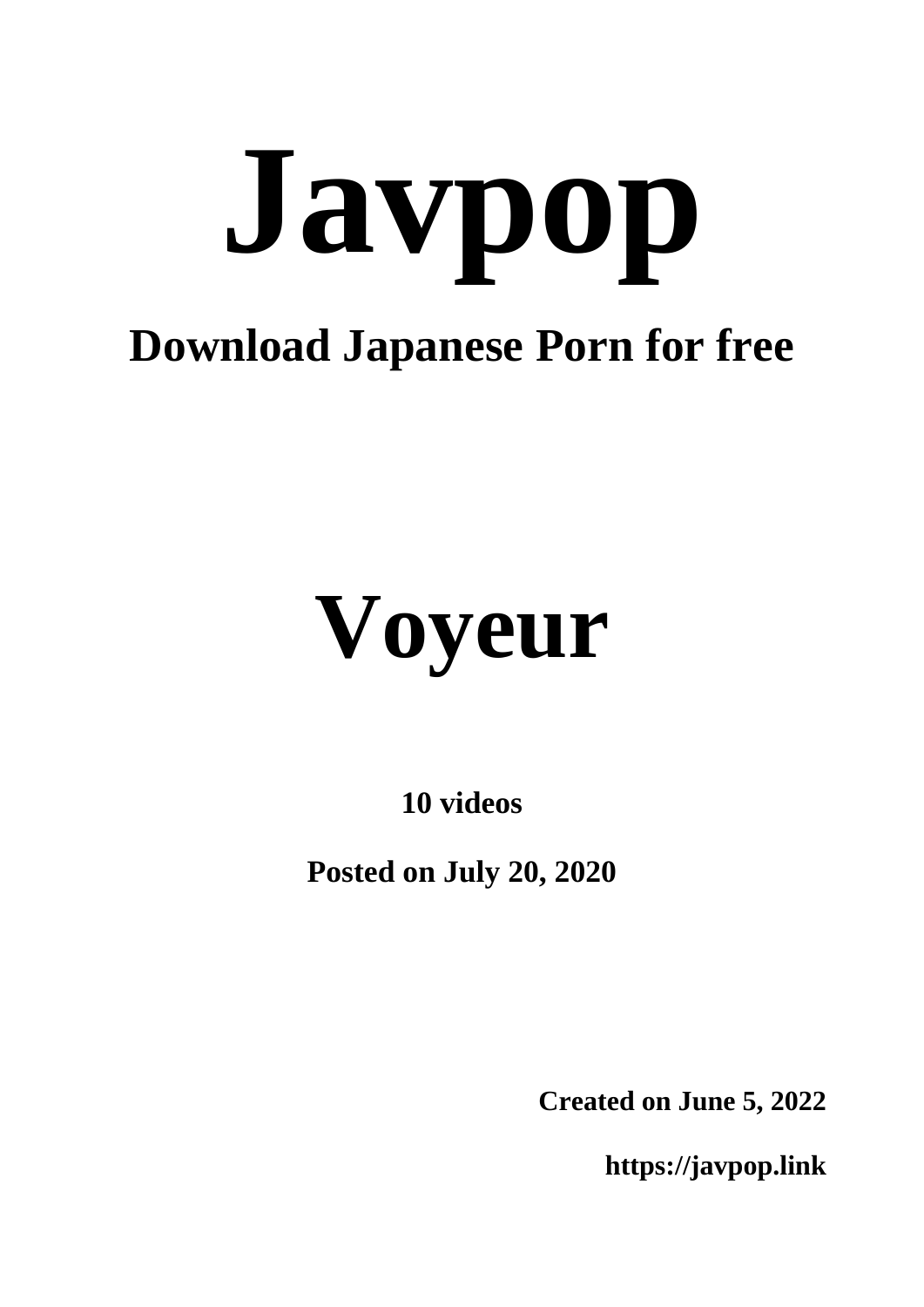#### [digi-tents webcam 114](https://javpop.link/digi-tents-webcam-11-1)

 $\mathcal{L}$ 



# **Category Posted on**

**[Voyeur](https://javpop.link/category/voyeur) [July 20, 2020](https://javpop.link/2020/07/20)**

#### **Rapidgator**

[digi-tents\\_webcam\\_114.rar](https://rapidgator.net/file/ecc3359050d33cb808a78d59eed9ec5d/digi-tents_webcam_114.rar.html) (File size: 1.13G byte)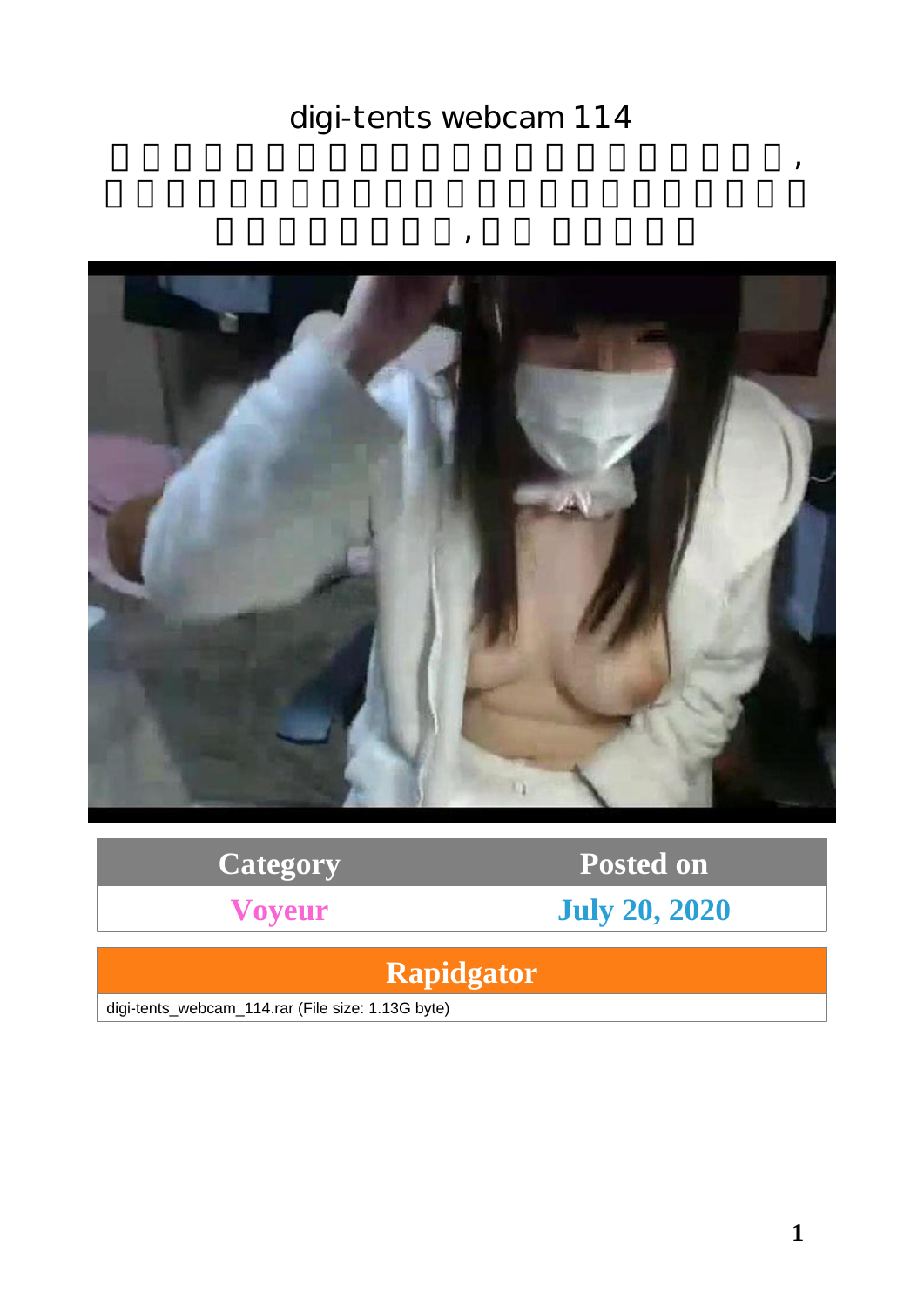#### menjiafenglvpeep30min



**[Voyeur](https://javpop.link/category/voyeur) [July 20, 2020](https://javpop.link/2020/07/20)**

#### **Rapidgator**

[menjiafenglvpeep30min.mp4](https://rapidgator.net/file/284ec72c3c884cd9f0eb1a871413f8c8/menjiafenglvpeep30min.mp4.html) (File size: 394M byte)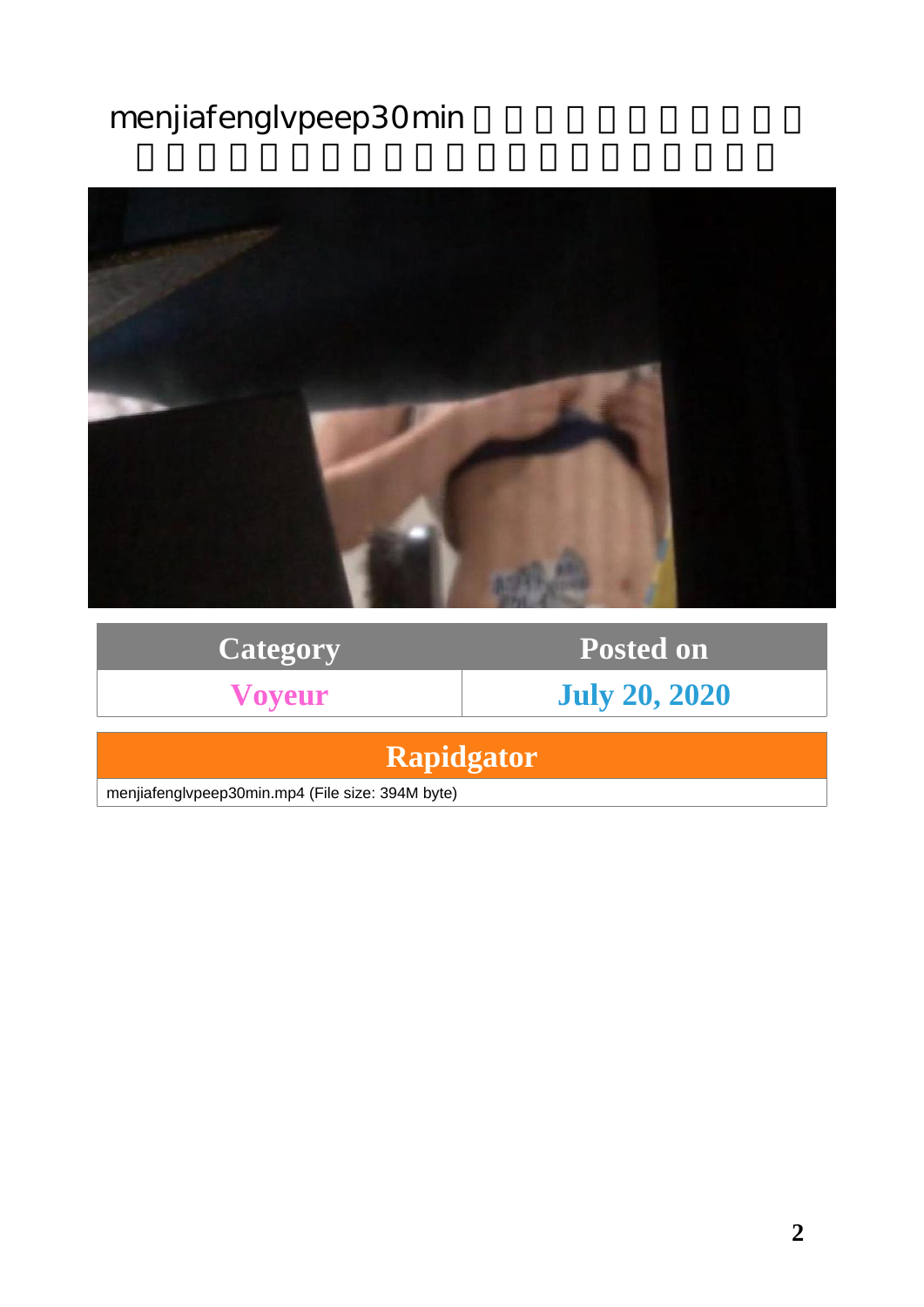# kimg039\_00 T 31



# **Category Posted on**

**[Voyeur](https://javpop.link/category/voyeur) [July 20, 2020](https://javpop.link/2020/07/20)**

**Rapidgator**

[kimg039.00.mp4](https://rapidgator.net/file/bacbb6b0bbfa6ba6ce8b329d904e37cf/kimg039.00.mp4.html) (File size: 443M byte)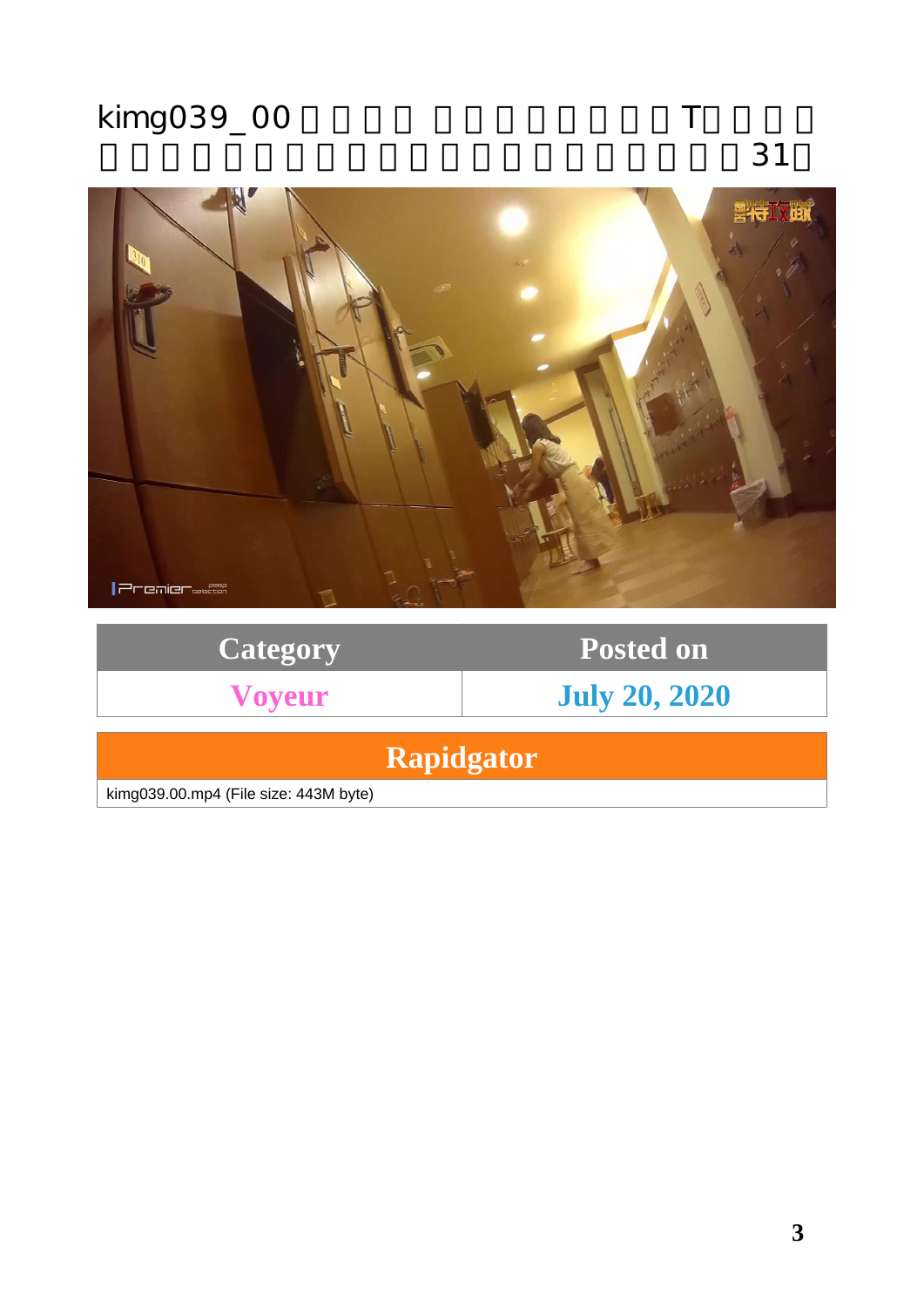### digi-tents\_porn\_260 SEX



# **Category Posted on**

**[Voyeur](https://javpop.link/category/voyeur) [July 20, 2020](https://javpop.link/2020/07/20)**

| <b>Rapidgator</b>                                    |
|------------------------------------------------------|
| digi-tents_porn_260.part1.rar (File size: 555M byte) |
| digi-tents_porn_260.part2.rar (File size: 555M byte) |
| digi-tents_porn_260.part4.rar (File size: 473M byte) |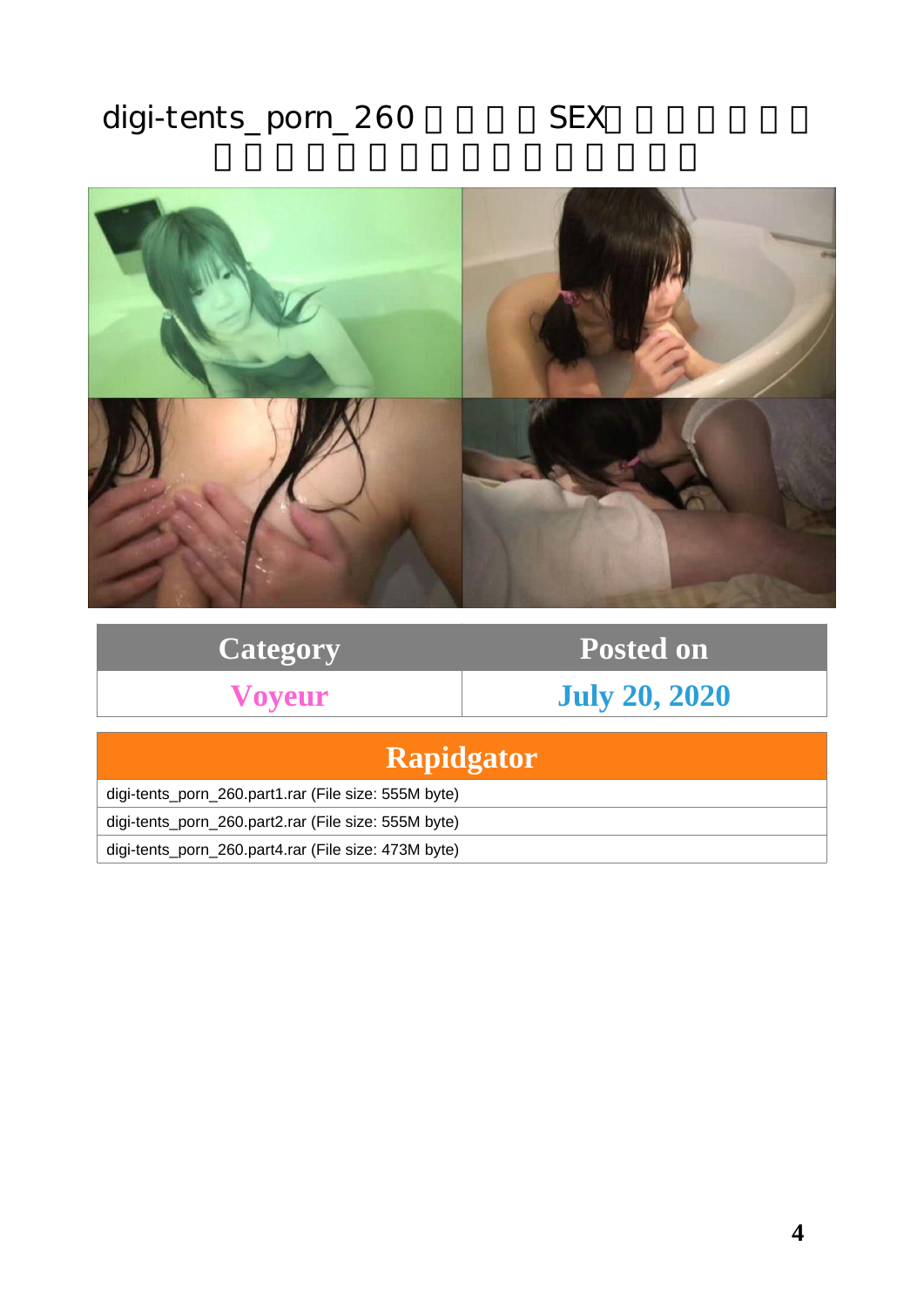# [digi-tents\\_porn\\_261](https://javpop.link/digi-tents_porn_261)

**Posted on** 



| Voyeur                                               | <b>July 20, 2020</b> |  |
|------------------------------------------------------|----------------------|--|
| Rapidgator                                           |                      |  |
| digi-tents_porn_261.part2.rar (File size: 555M byte) |                      |  |
| digi-tents_porn_261.part3.rar (File size: 555M byte) |                      |  |
| digi-tents_porn_261.part4.rar (File size: 555M byte) |                      |  |
| digi-tents_porn_261.part5.rar (File size: 555M byte) |                      |  |
| digi-tents_porn_261.part6.rar (File size: 312M byte) |                      |  |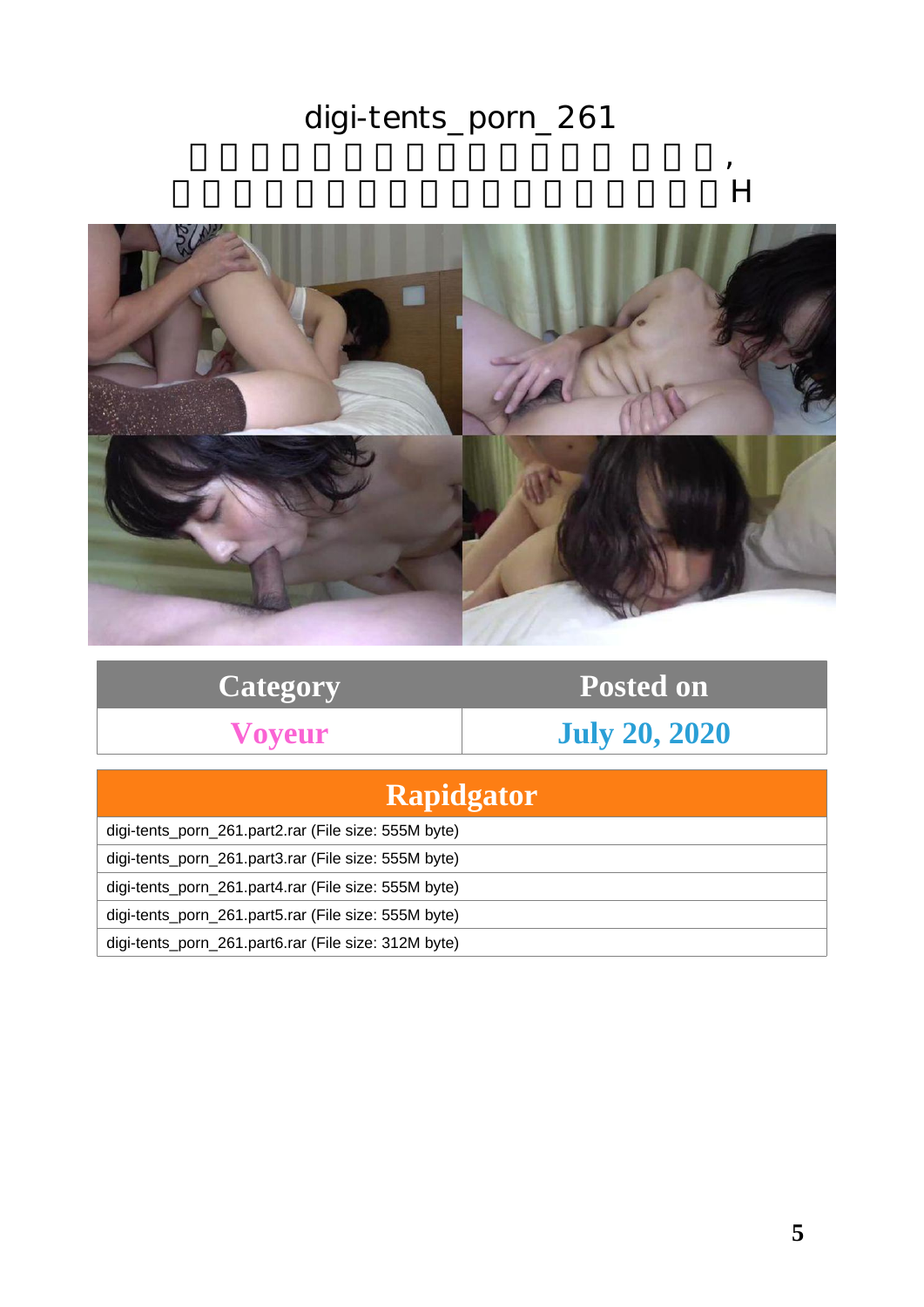#### digi-tents\_Bathing\_Gilrl\_73 2<br>4K  $4K$



# **Category Posted on**

**[Voyeur](https://javpop.link/category/voyeur) [July 20, 2020](https://javpop.link/2020/07/20)**

#### **Rapidgator**

[digi-tents\\_Bathing\\_Gilrl\\_73.part2.rar](https://rapidgator.net/file/c54ecf6834c6bb2e6825b6e4f1a80ee2/digi-tents_Bathing_Gilrl_73.part2.rar.html) (File size: 555M byte)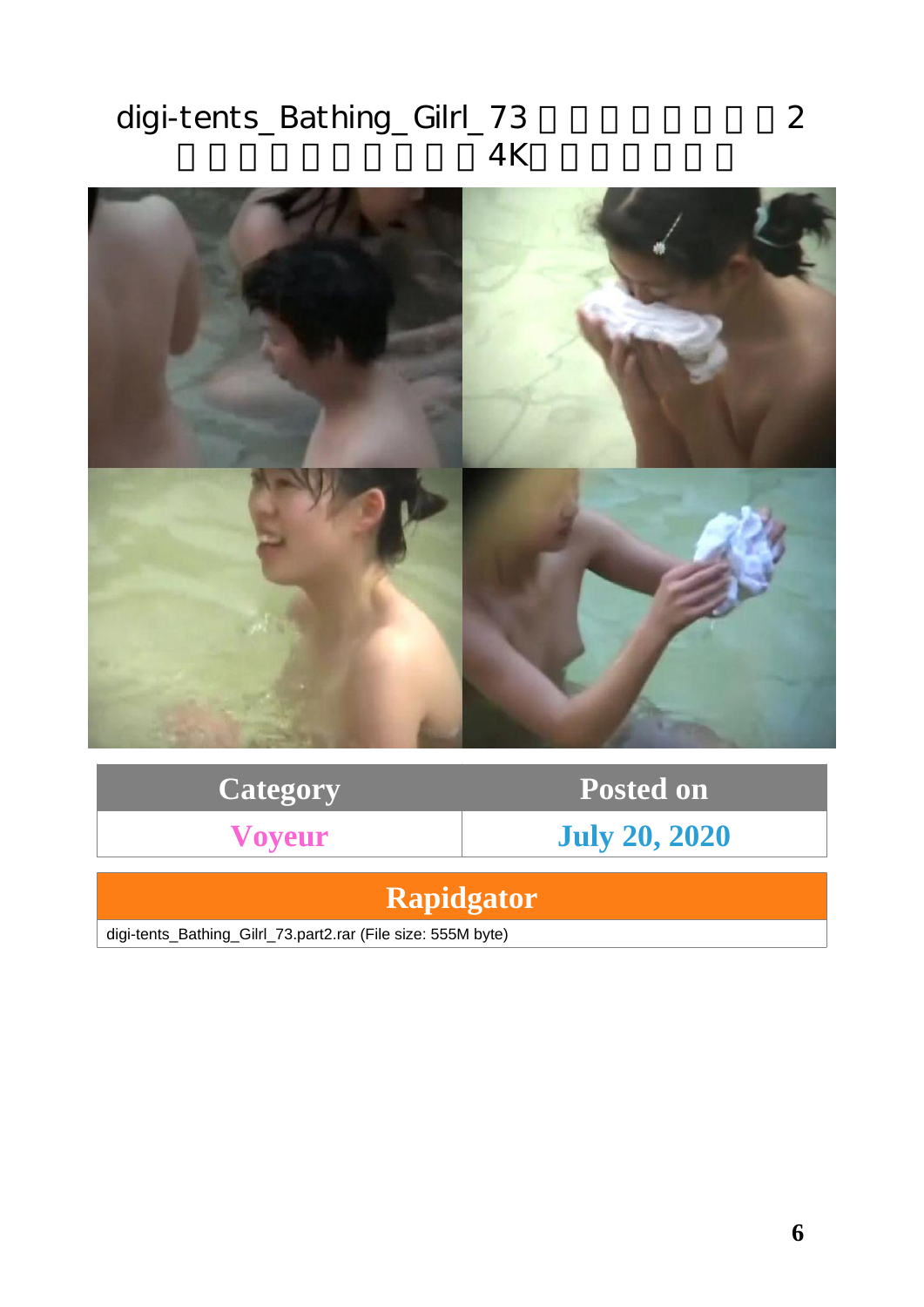# digi-tents\_porn\_258 717,



によって、その他にも、その他にも、その他にも、その他にも、その他には、その他には、その他には、その他には、その他には、その他には、その他には、その他には、その他に

**Category Posted on [Voyeur](https://javpop.link/category/voyeur) [July 20, 2020](https://javpop.link/2020/07/20)**

| Rapidgator                                           |
|------------------------------------------------------|
| digi-tents_porn_258.part1.rar (File size: 555M byte) |
| digi-tents_porn_258.part2.rar (File size: 555M byte) |
| digi-tents_porn_258.part3.rar (File size: 555M byte) |
| digi-tents_porn_258.part5.rar (File size: 433M byte) |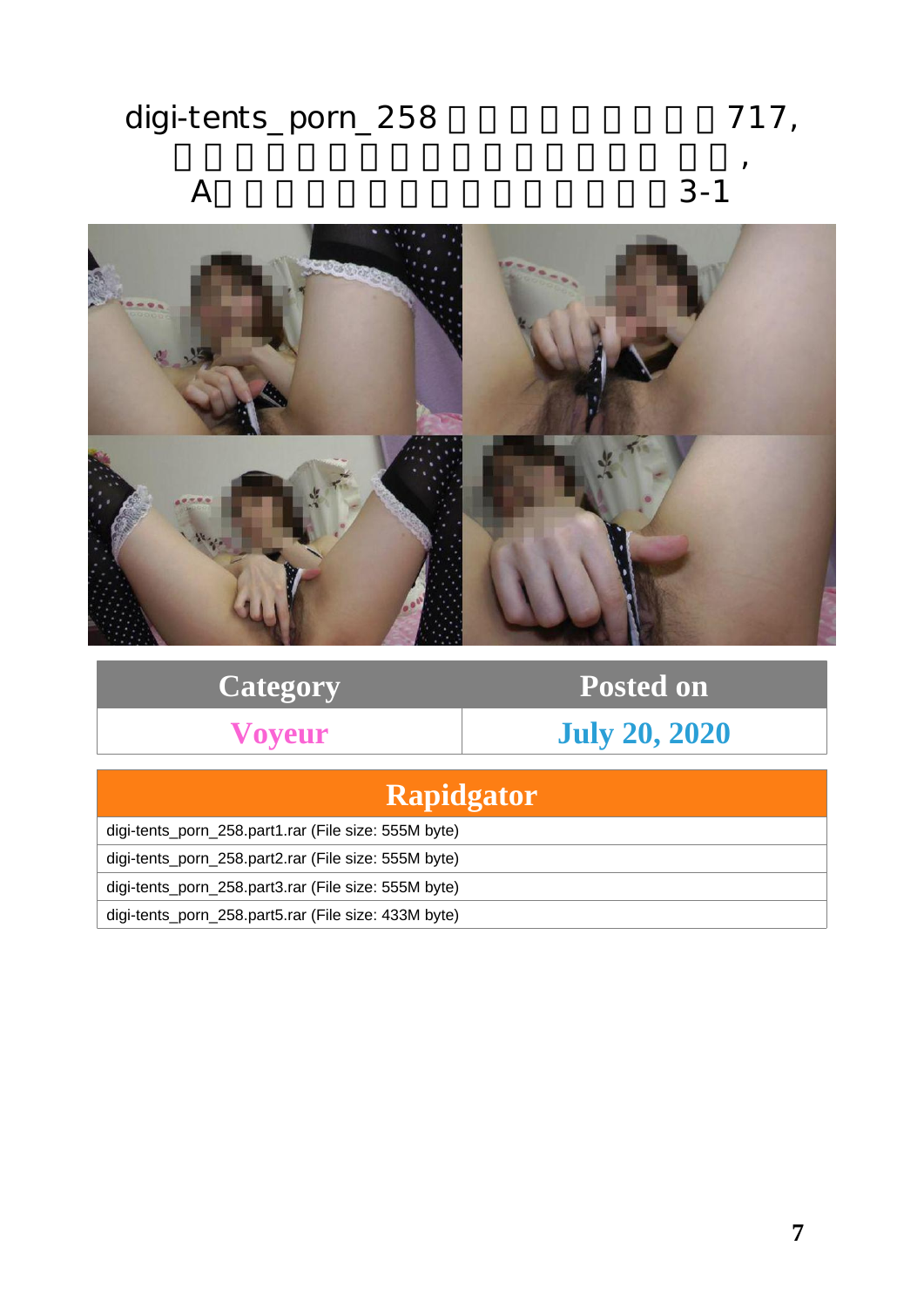### [digi-tents\\_porn\\_257](https://javpop.link/digi-tents_porn_257)



# **Category Posted on**

**[Voyeur](https://javpop.link/category/voyeur) [July 20, 2020](https://javpop.link/2020/07/20)**

#### **Rapidgator**

[digi-tents\\_porn\\_257.part1.rar](https://rapidgator.net/file/5caebf46ecc578e77f9b60c8fcac5cf0/digi-tents_porn_257.part1.rar.html) (File size: 555M byte) [digi-tents\\_porn\\_257.part3.rar](https://rapidgator.net/file/b398deca3e63805f771d6c08314b28cd/digi-tents_porn_257.part3.rar.html) (File size: 555M byte)

[digi-tents\\_porn\\_257.part4.rar](https://rapidgator.net/file/a7277ba821fb43c65423164683e55e3d/digi-tents_porn_257.part4.rar.html) (File size: 555M byte)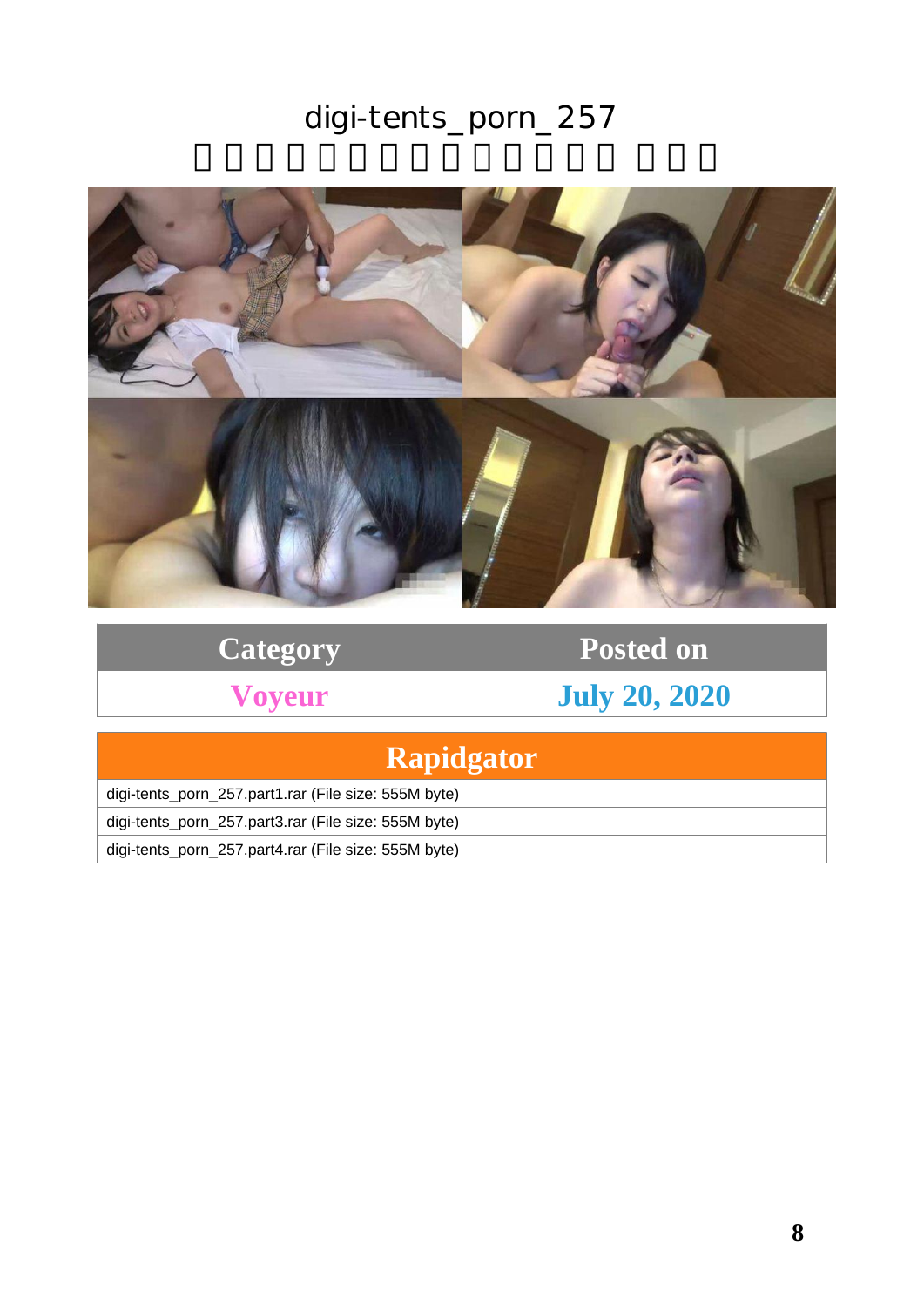### digi-tents\_porn\_259<br>H,  $H$ ,  $\qquad$  and  $\qquad$  and  $\qquad$  and  $\qquad$  and  $\qquad$  and  $\qquad$  and  $\qquad$  and  $\qquad$  and  $\qquad$  and  $\qquad$  and  $\qquad$  and  $\qquad$  and  $\qquad$  and  $\qquad$  and  $\qquad$  and  $\qquad$  and  $\qquad$  and  $\qquad$  and  $\qquad$  and  $\qquad$  and  $\qquad$  and  $\qquad$



**Category Posted on** 

**[Voyeur](https://javpop.link/category/voyeur) [July 20, 2020](https://javpop.link/2020/07/20)**

| Rapidgator                                           |
|------------------------------------------------------|
| digi-tents_porn_259.part1.rar (File size: 555M byte) |
| digi-tents_porn_259.part2.rar (File size: 555M byte) |
| digi-tents_porn_259.part3.rar (File size: 555M byte) |
| digi-tents_porn_259.part5.rar (File size: 555M byte) |
| digi-tents_porn_259.part6.rar (File size: 147M byte) |